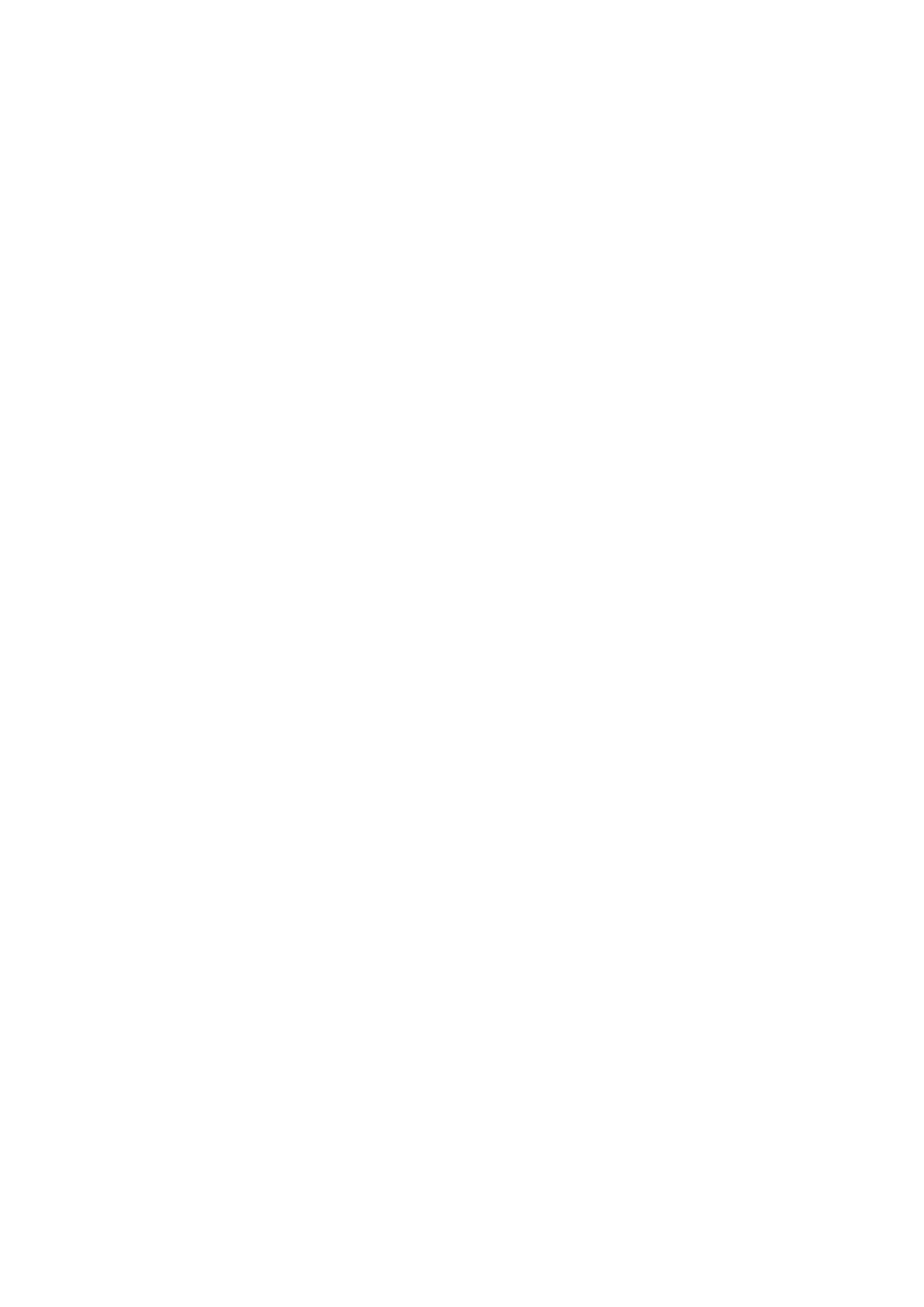*Online workshop on the scientific feasibility of exposure-based adaptations in the regulatory setting*

Workshop Report No. 37

Brussels, November 2020 ISSN-2078-7219-037 (online)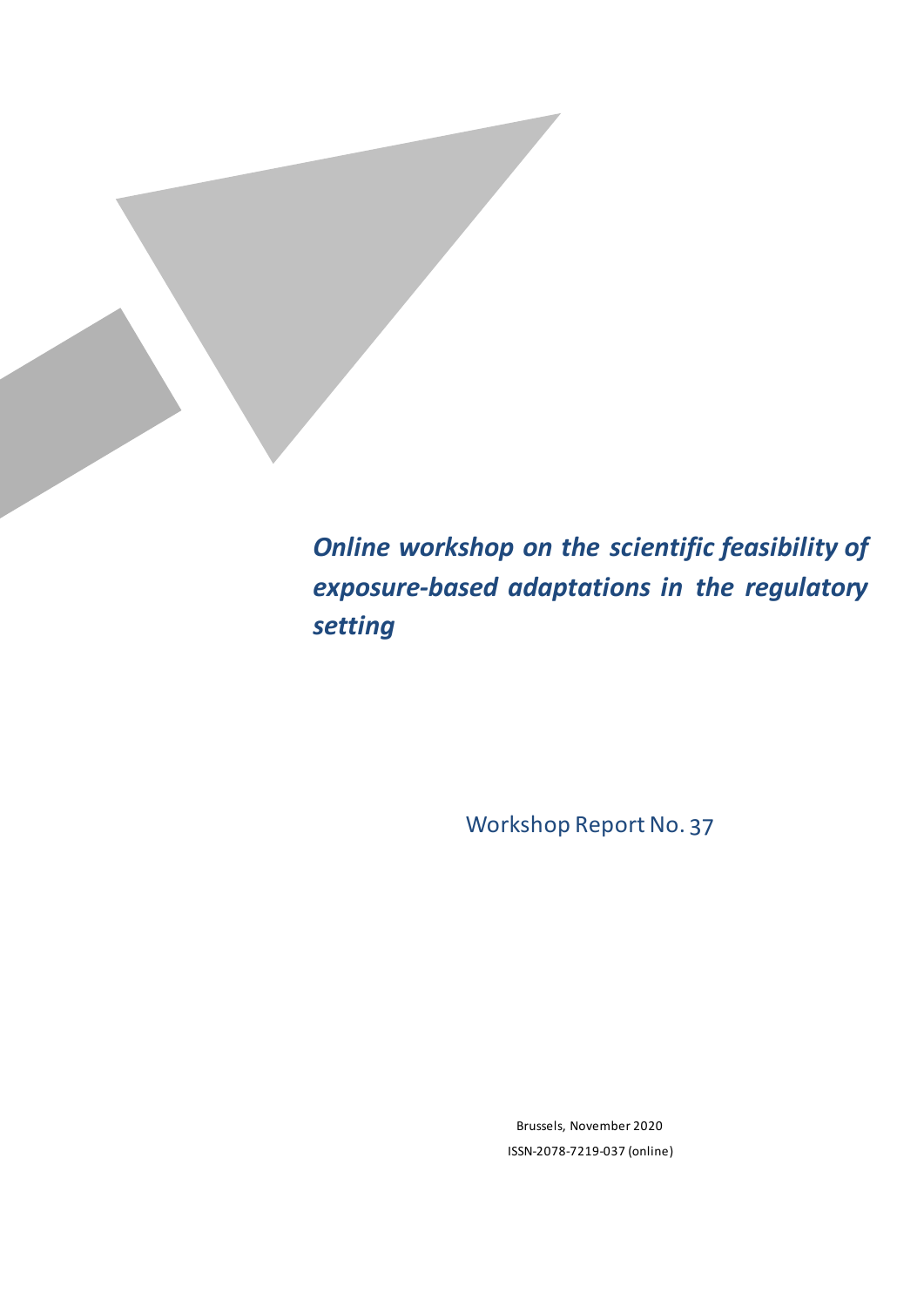### **ECETOC Workshop Report No. 37**

#### © Copyright – ECETOC AISBL

European Centre for Ecotoxicology and Toxicology of Chemicals 2 Avenue E. Van Nieuwenhuyse (Bte 8), B-1160 Brussels, Belgium.

All rights reserved. No part of this publication may be reproduced, copied, stored in a retrieval system or transmitted in any form or by any means, electronic, mechanical, photocopying, recording or otherwise without the prior written permission of the copyright holder. Applications to reproduce, store, copy or translate should be made to the Secretary General. ECETOC welcomes such applications. Reference to the document, its title and summary may be copied or abstracted in data retrieval systems without subsequent reference.

The content of this document has been prepared and reviewed by experts on behalf of ECETOC with all possible care and from the available scientific information. It is provided for information only. ECETOC cannot accept any responsibility or liability and does not provide a warranty for any use or interpretation of the material contained in the publication.

DISCLAIMER: The representatives of the European Commission, ECHA and national competent Authorities expressed no view or position on the scientific matters discussed during the breakout sessions, hence their participation cannot be taken as agreement/disagreement to the views and positions expressed during the breakout sessions.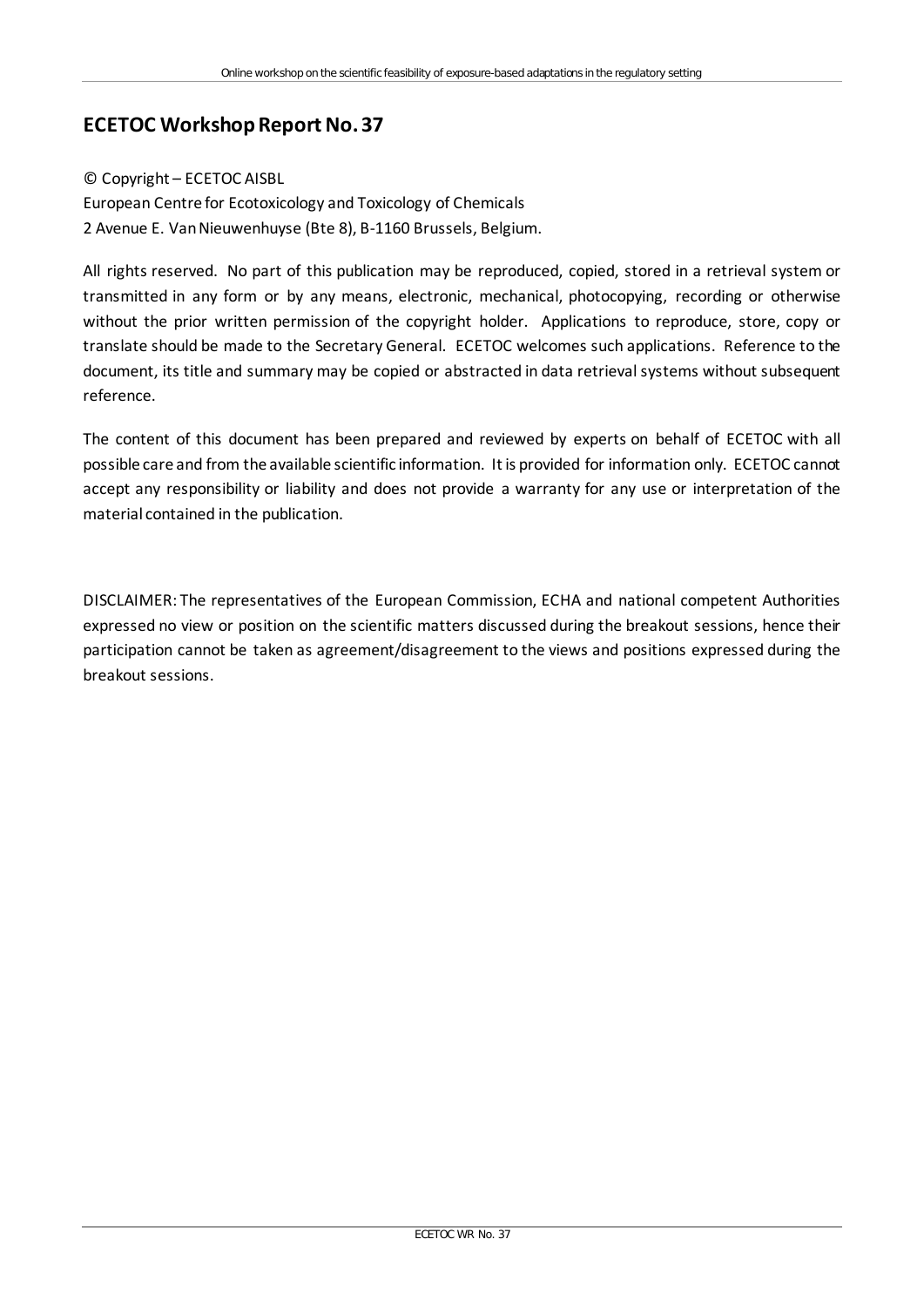### *Online workshop on the scientific feasibility of exposure-based adaptations in the regulatory setting*

#### **CONTENTS**

| $\overline{2}$ |
|----------------|
| 3              |
| 6              |
| 7              |
| 8              |
|                |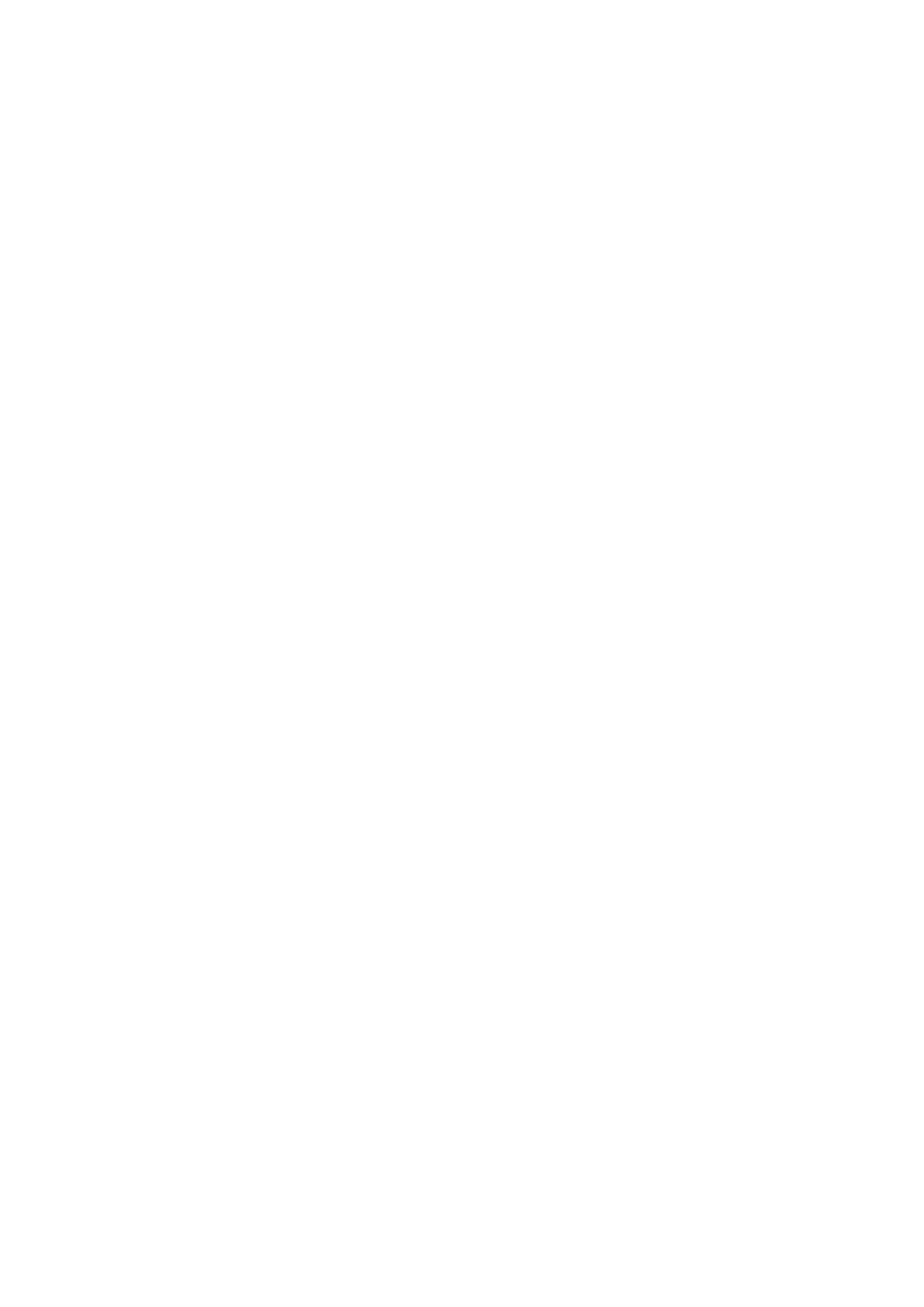# <span id="page-6-0"></span>**INTRODUCTION**

Throughout global chemical management regulatory programmes there is an underlying concept of using exposure potential to prioritise and determine the data needed to support a risk assessment. This allows focusing on those substances which pose the greatest potential risk. The EU REACH regulation is no exception to this, incorporating several exposure-based approaches to set and modify the data required to register a substance, for example, the use of annual tonnage to determine what data are required to support a registration. However, as currently written the EU REACH legal text severely limits the possibility to use a more adequate exposure metric and risk- based approaches to adapt the default data requirements for human health and the environment. The ECETOC Exposure based adaptation taskforce was established to assess the current approaches for utilising exposure-based adaptations approaches under REACH and devise how it could be done in a scientifically robust manner, laying out what criteria should be met for exposure and toxicity data as well as how to document the case. Complementary to this, Concawe has run a project to evaluate whether and what exposure-based adaptation approaches could be practically applied to complex petroleum substances, as a case study.

Leveraging the learnings and recommendations from both project teams, this workshop provided a platform for scientific and regulatory discussions with the aim to review the concept of exposure-based adaptation as a mean to reduce unnecessary animal testing, assess potential barriers and pitfalls, and formulate acceptance criteria for exposure and toxicity data expected in exposure-based adaptation.

The workshop was split into three main sessions: setting the scene for the regulatory basis for and experience with exposure based adaptations; providing the analysis of the existing provisions for exposure based adaptations; providing a proposal for modifying the 'Risk-based' exposure based adaptation and breakout groups to discuss the proposal`. The aims of the workshop were:

- To reach a common understanding on how to make the best use of an exposure-based approach without compromising the core goals of REACH, namely protection of human health and the environment.
- To exchange ideas to feed further into the REACH Annex XI amendment proposal document for regulators and provide a platform for discussion.

The workshop was attended by 67 participants, with a mix of regulators, industry, academia and NGOs.

The outcome of the workshop will be part of a consolidated into ECETOC technical report which will form the basis for future scientific and advocacy work relating to the use and improvement of exposure-based adaptations (EBA).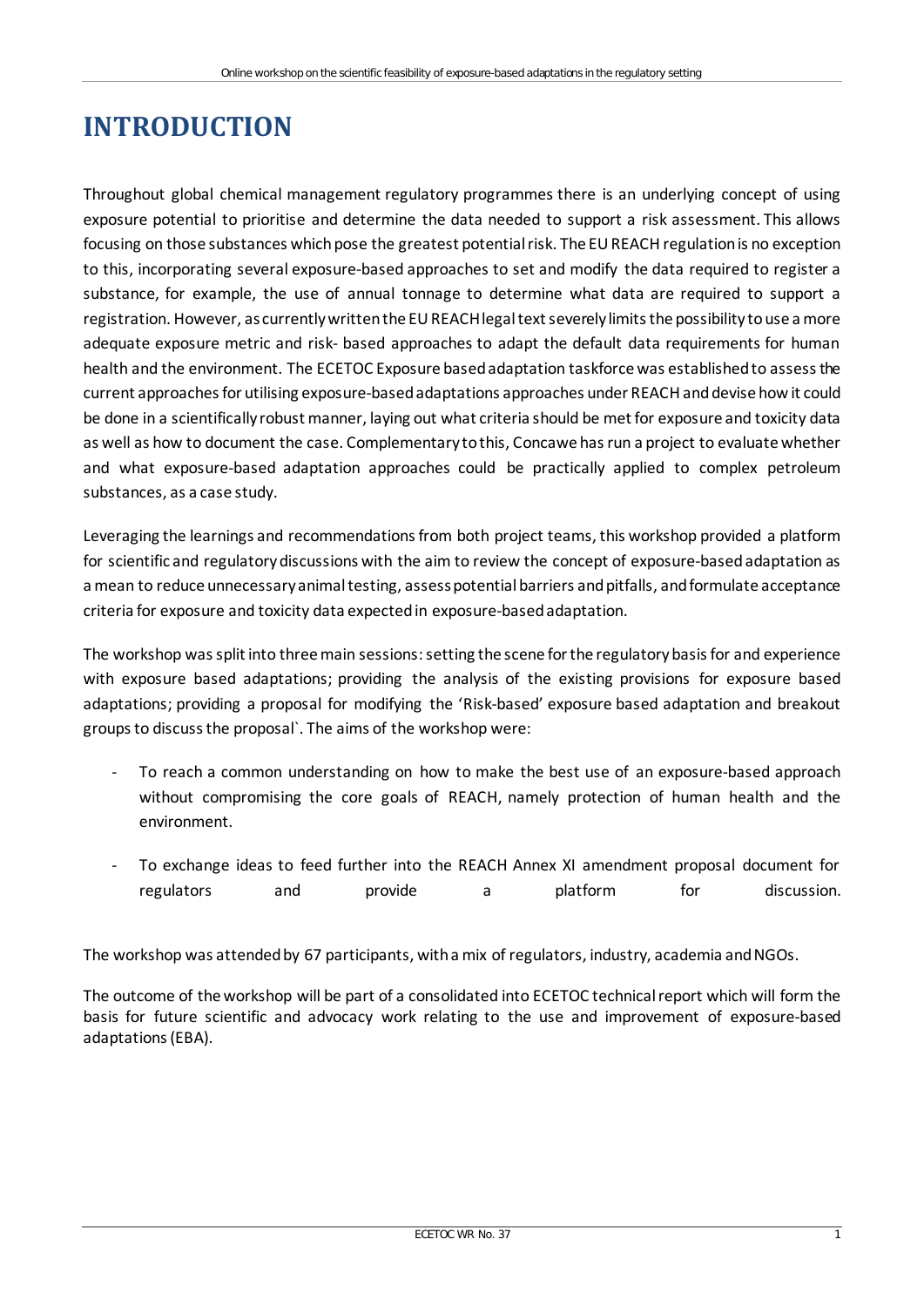## <span id="page-7-0"></span>**PRESENTATION SUMMARIES**

Representatives from the European Commission (DG GROW), European Chemicals Agency (ECHA) and RIVM (Dutch National Institute for Public Health and the Environment) provided the regulatory backdrop to the use of exposure-based adaptations and the experience with REACH registrations making use of these adaptations. To date, although exposure-based adaptations (column 2 and Annex XI) have been used in approximately 15% of evaluated dossiers, the success rate is very low, particularly for Annex XI, 3.2(a) adaptations where the risk assessment approach has been used. This low rate of success was echoed by RIVM.

An industry perspective on the use of exposure-based adaptations highlighted the challenge with ambiguous terminology within the REACH legal text and explored the potential to use a threshold of toxicological concern (TTC) approach to aid in defining 'low' or 'negligible' exposure conditions.

The ECETOC taskforce presented on their work to analyse the existing REACH provisions for exposure-based adaptations from a human health hazard and exposure assessment perspective. Some of the key issues with the current provisions were highlighted. Following this a proposal on how to modify the existing approach for using a risk-assessment driven exposure-based adaptation was presented, and this formed the basis for the subsequent breakout group discussions.

Prior to the breakout group discussions, there was a look to the future with a presentation by ECETOC giving an overview of a new Transformational Program being designed. This aims to explore how to move away from the current 'tonnage-based testing annex' driven assessment to an exposure-led chemical safety assessment, integrating different sources of information, including "new approach methodologies" (NAMs), in an objective way to provide sufficient weight of evidence to make risk assessments with confidence.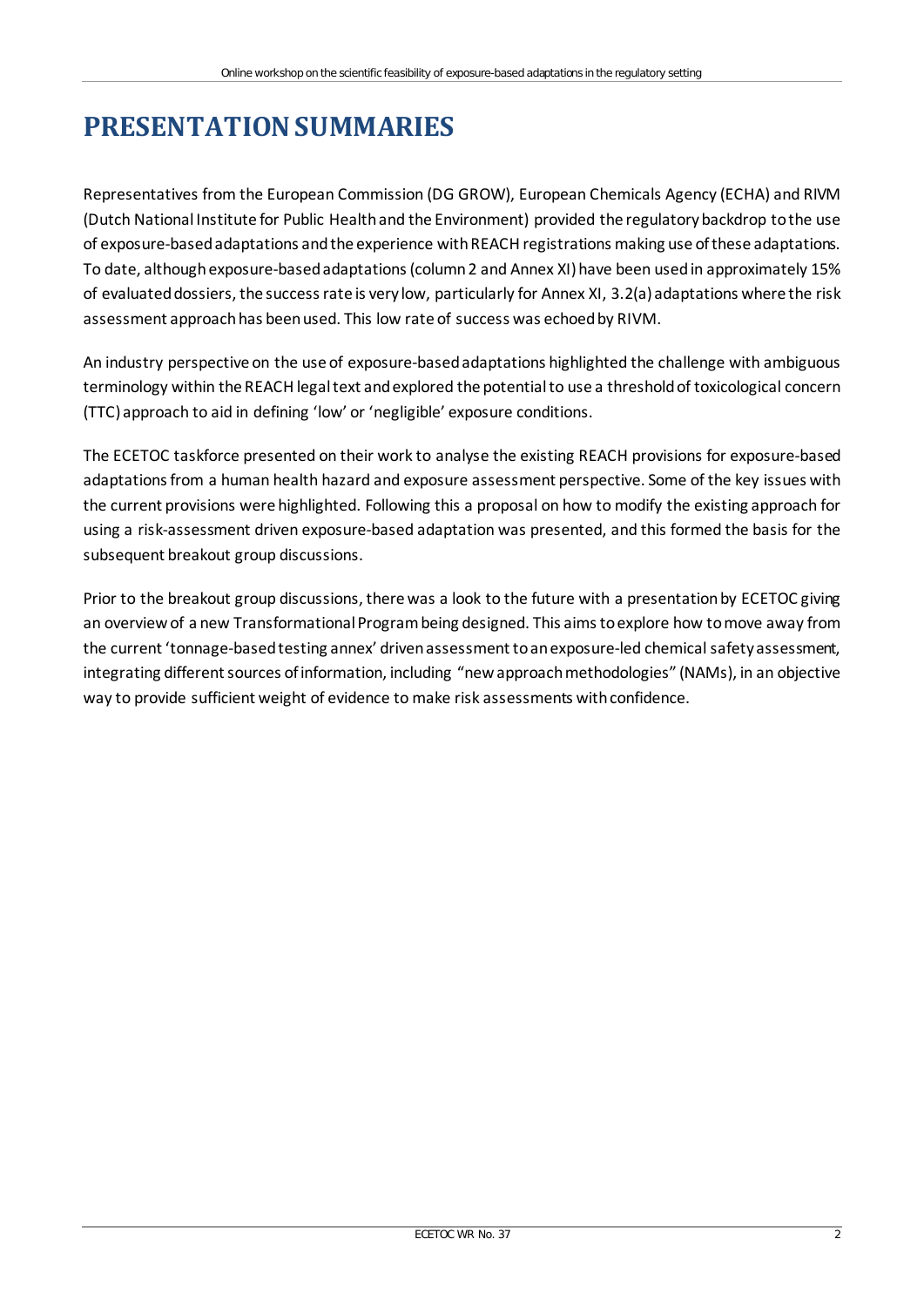### <span id="page-8-0"></span>**BREAKOUT SESSION**

The breakout session allowed discussion of the ECETOC TF proposal to for a risk assessment driven exposurebased adaptation. The discussion in each group was built around 4 statements. The key findings from the discussions are collated below.

#### **Exposure assessment: There should be no a-priori limitation on the uses and extent of exposure when using an exposure-based adaptation.**

There was a general consensus that limiting use of EBA to where there was no or 'no significant' exposure presents an unnecessary barrier. It was also agreed that terminology such as 'no significant exposure' is interpreted differently by different stakeholders, adding to the challenge of using an EBA. "No significant" implies exposure is below a certain level, which should be determined accurately incorporating the uncertainty from lacking higher tier animal data. In other words, there should be a hazard benchmark to compare the estimated exposurew with to be able to judge on its (in)significance.

In principle all types of uses could be evaluated as part of an EBA recognising that for some uses (for example consumer) there is greater uncertainty in the exposure assessment which must be addressed. Information on uses and exposure scenarios should also reflect the 'real' situation as much as possible. One consistent concern from the regulatory perspective is the accuracy, reliability and completeness of use information relative to the real-world situation. All actors in the supply chain must work closely together to ensure all uses are covered in order to improve acceptance of EBA.

To better characterise exposure, a proposal was made to classify 'real-world' exposures into different categories, 1 (higher exposure) to 4 (low exposure). This could be combined with tonnage band to provide a more refined approach to characterise exposure when determining what studies would be needed. This would move away from EBA towards a more exposure-based platform for supporting chemical management.

### **DNEL Derivation: There should be no restriction on which type of study data to use for deriving a DNEL when using exposure-based adaptation. In the absence of DNEL data for it is acceptable to use a TTC approach**

It was generally agreed that use of studies such as the 28-day repeated dose study and the OECD 422 combined repeated dose/reproductive toxicity study could serve as a starting point for setting a DNEL when using an EBA. However, it was acknowledged that such studies address fewer endpoints than higher tier studies such as the 90-day study, and have limited coverage of the developmental endpoints. To address this, additional data-driven assessment factors could be a solution. The use of such factors must be employed with caution since lower tonnage band registrations which do not require higher tier human health studies are not required to consider any additional uncertainty relating to the coverage of toxicity endpoints. It is evident that in setting higher data requirements for higher tonnage level registrations, the greater expectation for data leads to greater uncertainty when higher tier studies are waived. Finding a better way to link data needs to actual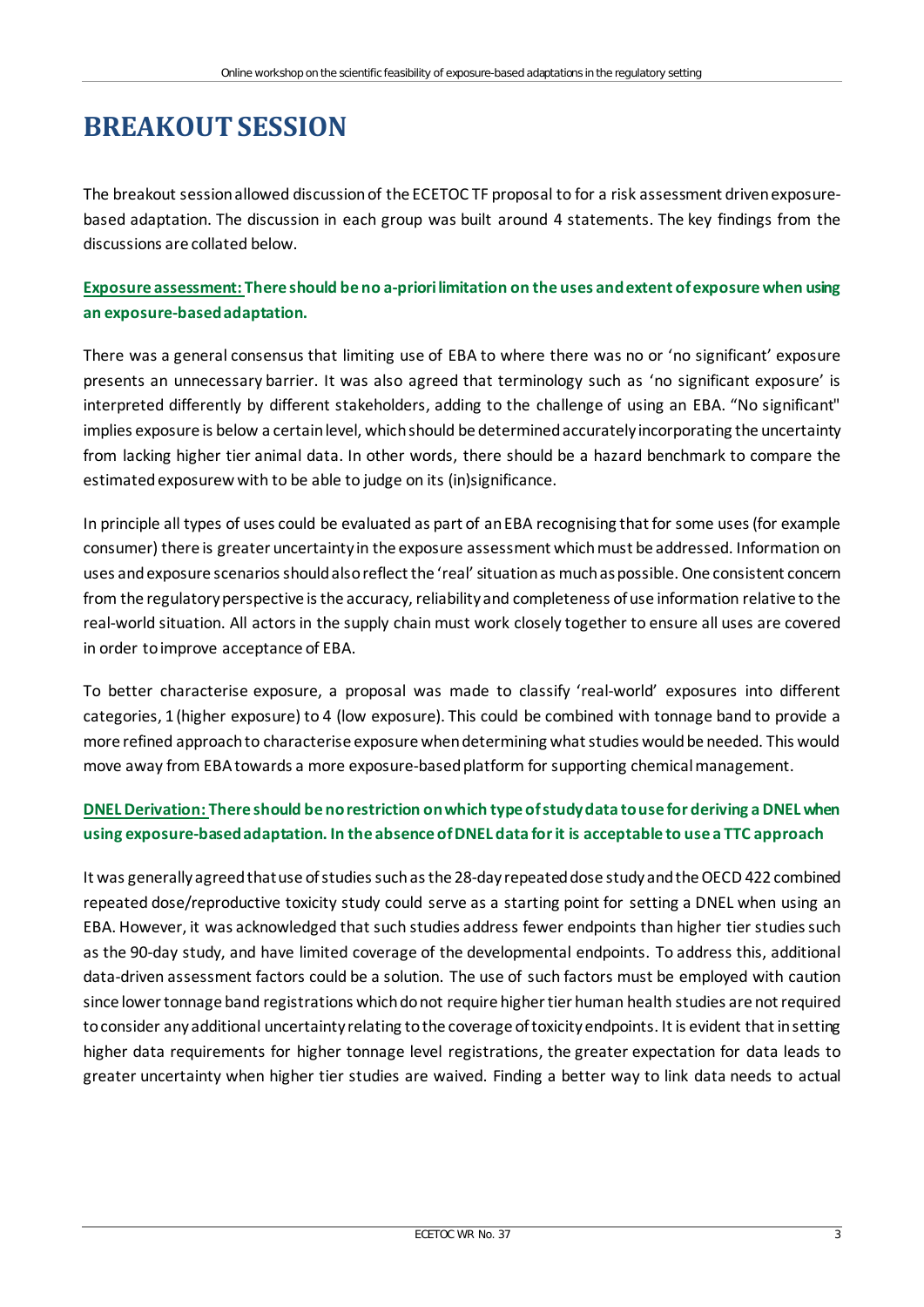exposures versus a more arbitrary metric such as tonnage band should help address the above perception of uncertainty.

All breakout groups felt the TTC approach as an alternative to a DNEL when using a risk-based EBA would have limited use as TTC values are very low. The TTC may still have use in defining a benchmark for 'no significant' exposure.

#### **Risk assessment – Uncertainty: It is not necessary to mandate exposure be 'well below the DNEL'. Uncertainty can be addressed when deriving the DNEL.**

It was noted that by requiring exposure to be well below the DNEL when using an EBA, there is an assumption that the risk assessment should be more rigorous (conservative) than required as part of a standard chemical safety assessment (CSA). Meaning that, to adapt a higher tier data requirement, simply demonstrating 'safe use' with an RCR <1 is considered insufficient since, in principle, this could lead to a situation where adapting higher tier data requirements becomes the default and performing studies the exception. Here, the term "safe use (advice)" and the associated RCR<1 rule might have been misconceived. While for CSA derivation of safe use advice implies identification of specific operational conditions and risk management measures (RMMs) needed to control exposure below the DNEL, for the EBA type of assessments exposure scenarios should reflect **actual/existing RMMs already in place (commensurate with identified hazards based on available tox data) ; introduction of any additional RMMs to bring the RCRs below the specifically derived DNEL is discouraged.** Hence, EBA aim to (a) verify the *status quo* safe use for the substance based on the current hazard and exposure knowledge and (b) confirm no changes to existing RMMs are necessary even when compared to the lower DNEL that incorporates the uncertainty from omitting the study.

When considering the idea of 'well below the DNEL', it is implied that in addition to the uncertainty associated with the hazard characterisation, there is additional uncertainty in the exposure assessment that must also be accounted for – together this was designated as 'compound uncertainty'. It was recognised the widely acceptable practice of application of a suitable assessment factor to address uncertainty when deriving the DNEL could make the requirement to have exposure 'well below' the DNEL redundant. Alternatively, one suggestion was that rather than including an additional assessment factor, a definition for 'well below' could be established. The example was given of using a benchmark of  $1/10<sup>th</sup>$  of the OEL when occupational hygienists control to 'well-below' the OEL.

#### **Potential roadblocks: What roadblocks do we foresee in the use of the risk-based exposure adaptation as proposed in the workshop and how can these be resolved/addressed?**

There was a clear message that increased use of EBA would make assessment of compliance by ECHA and member states more difficult. This is particularly an issue given the concerns about existing dossier quality. If the criteria and requirements for EBA are to be changed, it should not lead to a greater burden on the regulatory community.

Increased use of EBA and a subsequent reduction in generation of higher tier studies could impact the effectiveness of classification and labelling and subsequent default risk management measures (ifthey are to be based on C&L/Hazard only). However, in principle, if EBA has been properly applied, then the performance of higher tier studies would not result in a need to increase the risk management measures.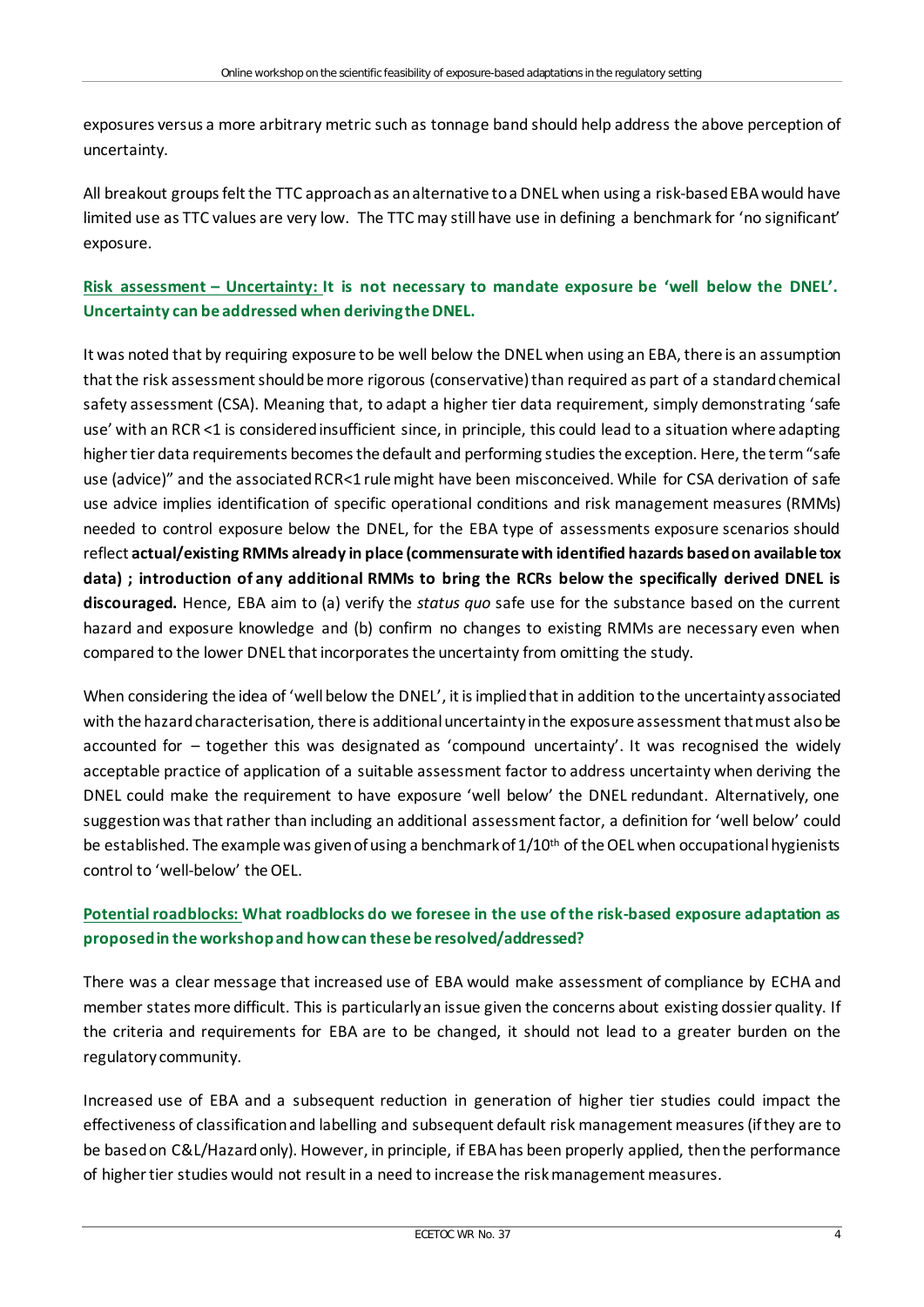To improve the utility of EBA, particularly the risk-based EBA, there must be a change to the REACH legal text as well as improvements in the guidance and clarification of vague terminology. In addition to this, improvements in exposure information and ways to express exposure in a more robust manner (e.g. exposure categories) would help address concerns about the robustness of EBA. Finally, a change in mindset is needed regarding the reliance on animal intensive, higher-tier studies. Rather than continue to mandate the need for these studies to address concerns, can we not consider how NAMs could be employed instead?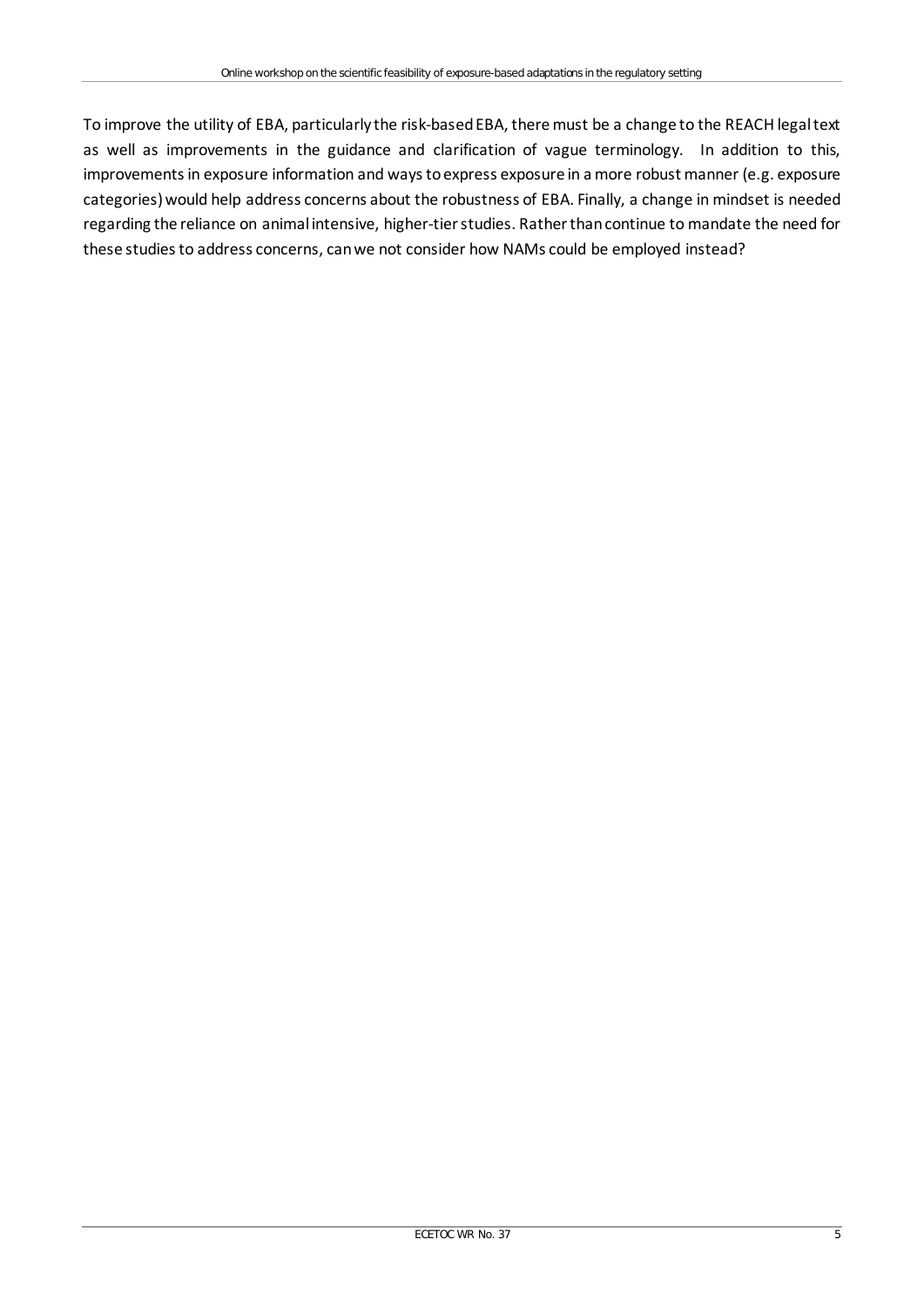# <span id="page-11-0"></span>**CLOSE OF THE WORKSHOP**

The main points from the breakout groups were reviewed and discussed. The workshop was brought to a close with a presentation from the EPAA about their activities which include a further look into the use of EBA and other alternative risk-assessment approaches which aim at reducing wherever possible the requirement for new animal studies as part of chemical management programs.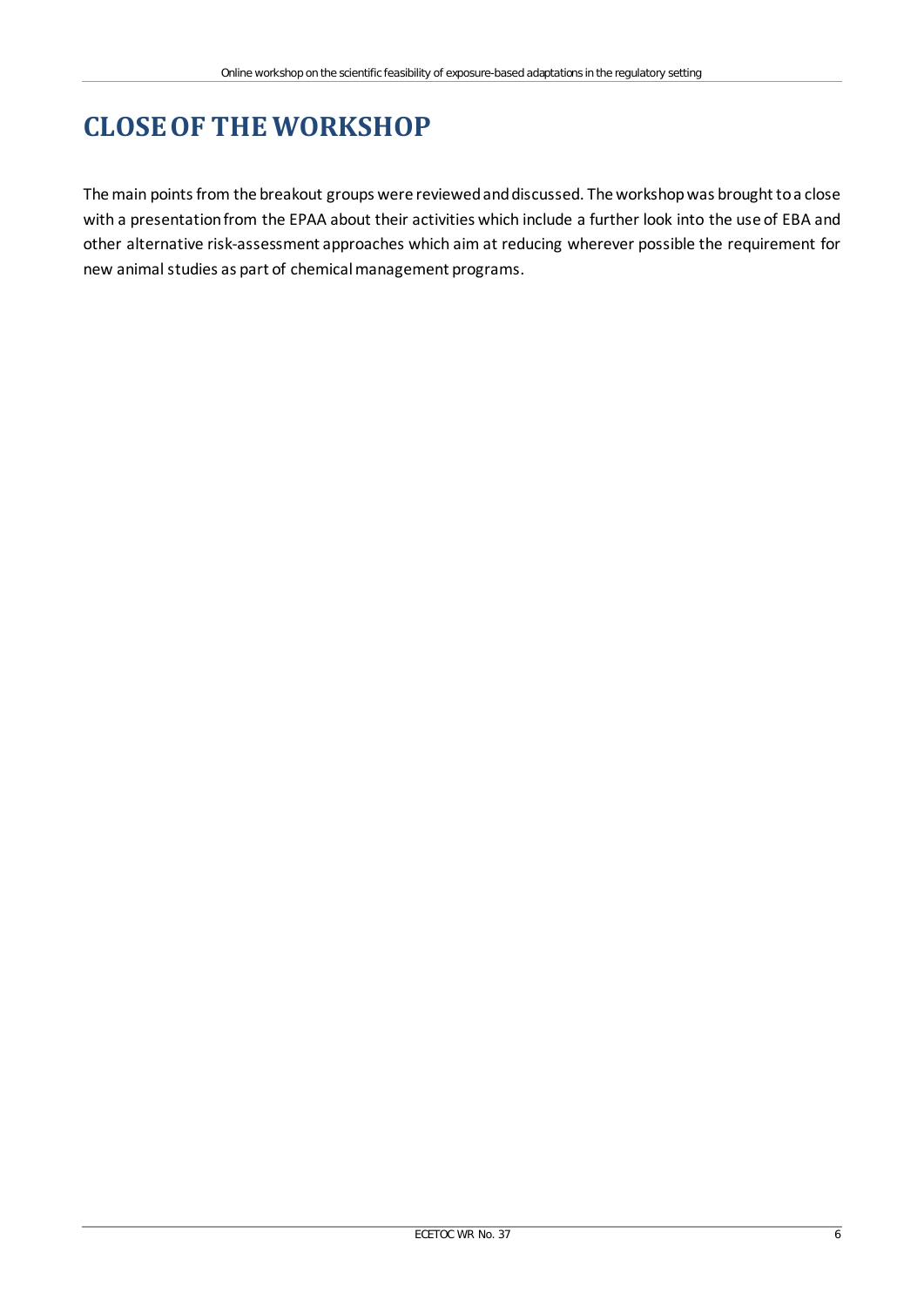### <span id="page-12-0"></span>**APPENDIX A: WORKSHOP PROGRAMME**

| <b>Programme</b> |                                                                                                                                                                        |                                                                                                                                                                                                                                         |  |
|------------------|------------------------------------------------------------------------------------------------------------------------------------------------------------------------|-----------------------------------------------------------------------------------------------------------------------------------------------------------------------------------------------------------------------------------------|--|
| 09.30-09.50      | Introduction                                                                                                                                                           | Olivier de Matos (ECETOC)<br>Nick Ball (DOW), on behalf of ECETOC<br><b>EBW TF</b>                                                                                                                                                      |  |
| 09.50-10.20      | What is an exposure-based adaptation approach and where does it<br>fit into a chemical management framework?<br>Regulatory perspective in EU                           | Workshop moderator: Erik Van Miert<br>(Solvay)<br>Peter Baricic (DG GROW)                                                                                                                                                               |  |
|                  | Practical perspective on EBA under REACH<br>п                                                                                                                          | David Bell (ECHA)                                                                                                                                                                                                                       |  |
| 10.20-10.45      | Challenges faced currently with implementation of exposure-based<br>adaptations under REACH and barriers to the use of exposure-based<br>adaptations<br>MS perspective | Emiel Rorije (RIVM)                                                                                                                                                                                                                     |  |
|                  | Industry perspective<br>٠                                                                                                                                              | Stefan<br>Hahn<br>(Fraunhofer<br><b>ITEM</b><br>/Concawe)                                                                                                                                                                               |  |
| 10.45-11.00      | <b>Break</b>                                                                                                                                                           |                                                                                                                                                                                                                                         |  |
| 11.00-11.15      | Review of the Human Health hazard assessment                                                                                                                           | Nick Ball (DOW), on behalf of ECETOC<br><b>EBW TF</b>                                                                                                                                                                                   |  |
| 11.15-11.45      | Review of the Exposure assessment                                                                                                                                      | Tatsiana Dudzina (Exxonmobil), on<br>behalf of ECETOC EBW TF                                                                                                                                                                            |  |
| 11.45-12.45      | <b>Break</b>                                                                                                                                                           |                                                                                                                                                                                                                                         |  |
| 12.45-13.10      | Proposal for Risk-based approach to EBA                                                                                                                                | Harrie Buist (TNO), on behalf of ECETOC<br><b>EBW TF</b>                                                                                                                                                                                |  |
| $13.10 - 13.20$  | ECETOC Transformational program (TP)                                                                                                                                   | John Doe, on behalf of ECETOC TP                                                                                                                                                                                                        |  |
| $13.20 - 13.30$  | <b>Break</b>                                                                                                                                                           |                                                                                                                                                                                                                                         |  |
| 13.30-14.30      | Breakout groups to review Risk-based approach to EBA                                                                                                                   | Moderators:<br>Ilse Tuinman (Shell), ECETOC EBW TF<br>member<br>Tatsiana Dudzina (Exxonmobil), ECETOC<br><b>EBW TF member</b><br>Nick Ball (DOW), ECETOC EBW TF<br>member                                                               |  |
| 14.30-15.00      | <b>Break</b>                                                                                                                                                           |                                                                                                                                                                                                                                         |  |
| 15.00-16.00      | Closing session - Review output of Breakout sessions and<br>Wrap up                                                                                                    | Erik Van Miert (Solvay), ECETOC EBW TF<br>member. Nick Ball (DOW), ECETOC EBW<br>TF member. Ilse Tuinman (Shell),<br><b>ECETOC EBW TF member</b><br>Tatsiana Dudzina (Exxonmobil), ECETOC<br><b>EBW TF member</b><br>Irene Manou (EPAA) |  |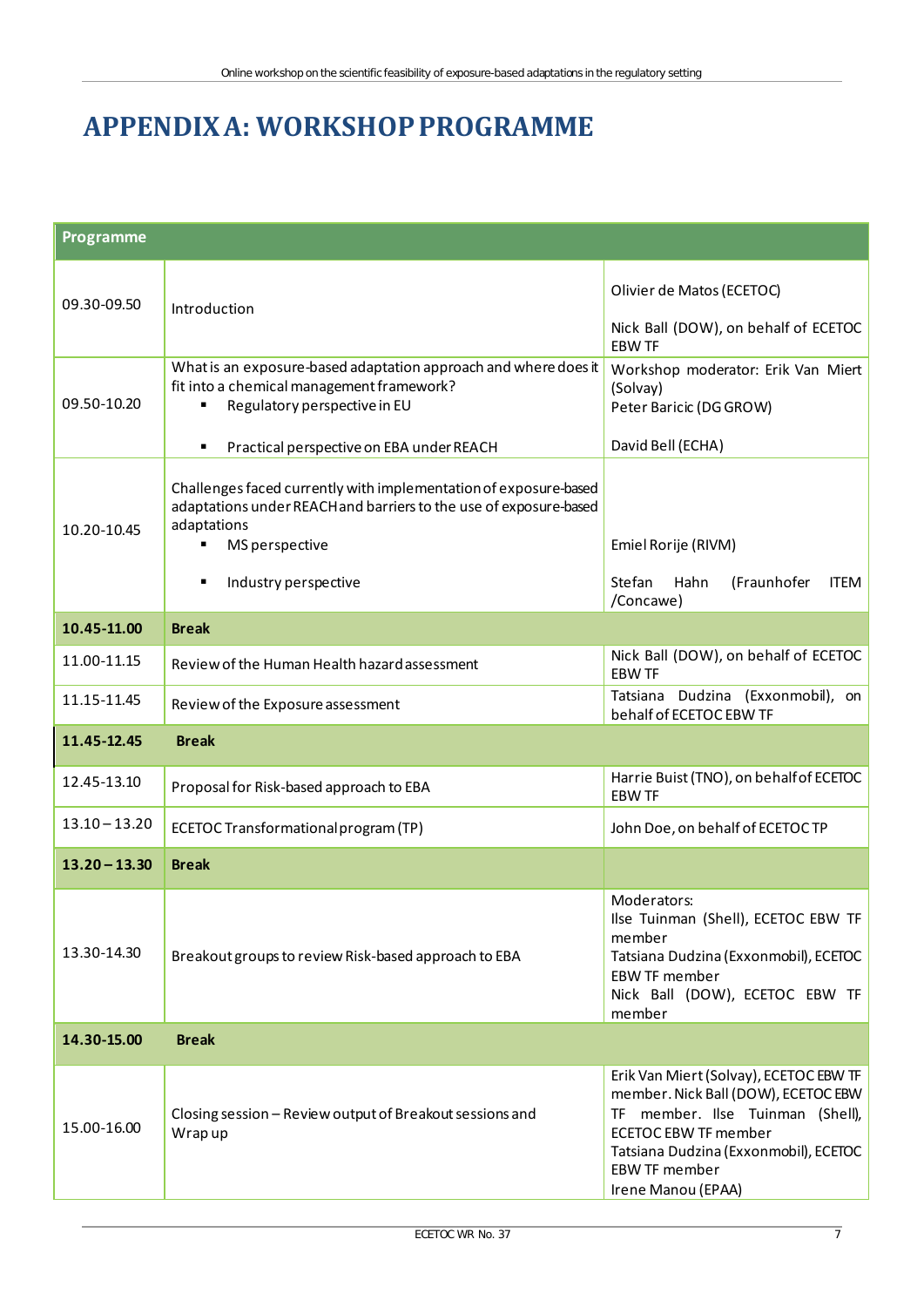### <span id="page-13-0"></span>**APPENDIX B: ORGANISING COMMITTEE**

| Nick Ball (Task Force Chair) | Dow - CH         |
|------------------------------|------------------|
| Tanya Dudzina                | Exxon Mobil - BE |
| Franz Lamplmair              | DG GROW - BE     |
| <b>Irene Manou</b>           | EPAA - BE        |
| Erik Van Miert (Steward)     | Solvay - BE      |
| Marilena Trantallidi         | Concawe-BE       |
| Zvonimir Zvonar              | $EPAA - BE$      |
| Olivier de Matos             | ECETOC-BE        |
| Andreea Cuciureanu           | ECETOC-BE        |
| Francesca Uguccioni          | ECETOC-BE        |
| Virginie van der Steeg       | <b>ECETOC-BE</b> |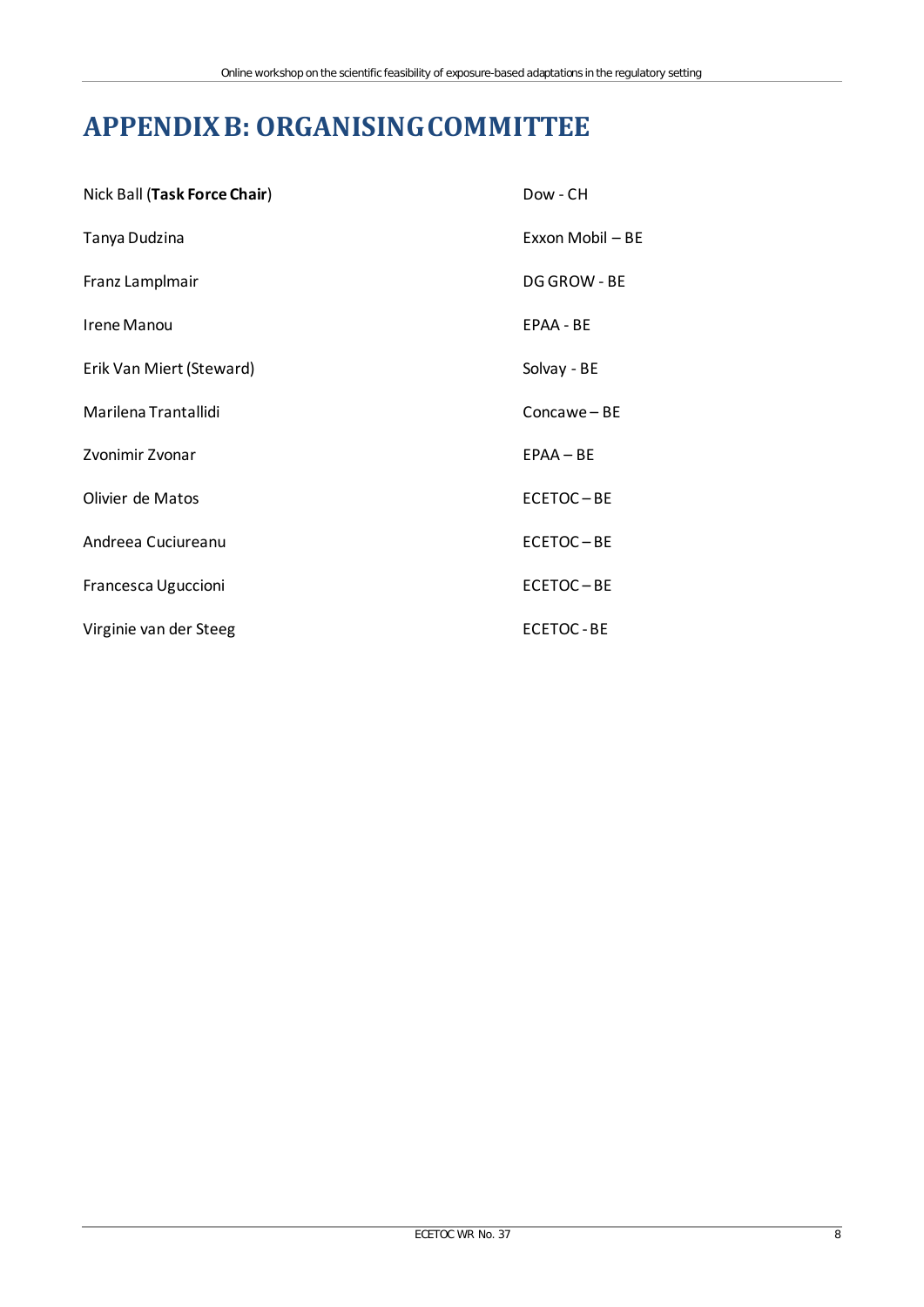### **ECETOC PUBLISHED REPORTS**

The full catalogue of ECETOC publications can be found on the ECETOC website: <http://www.ecetoc.org/publications>